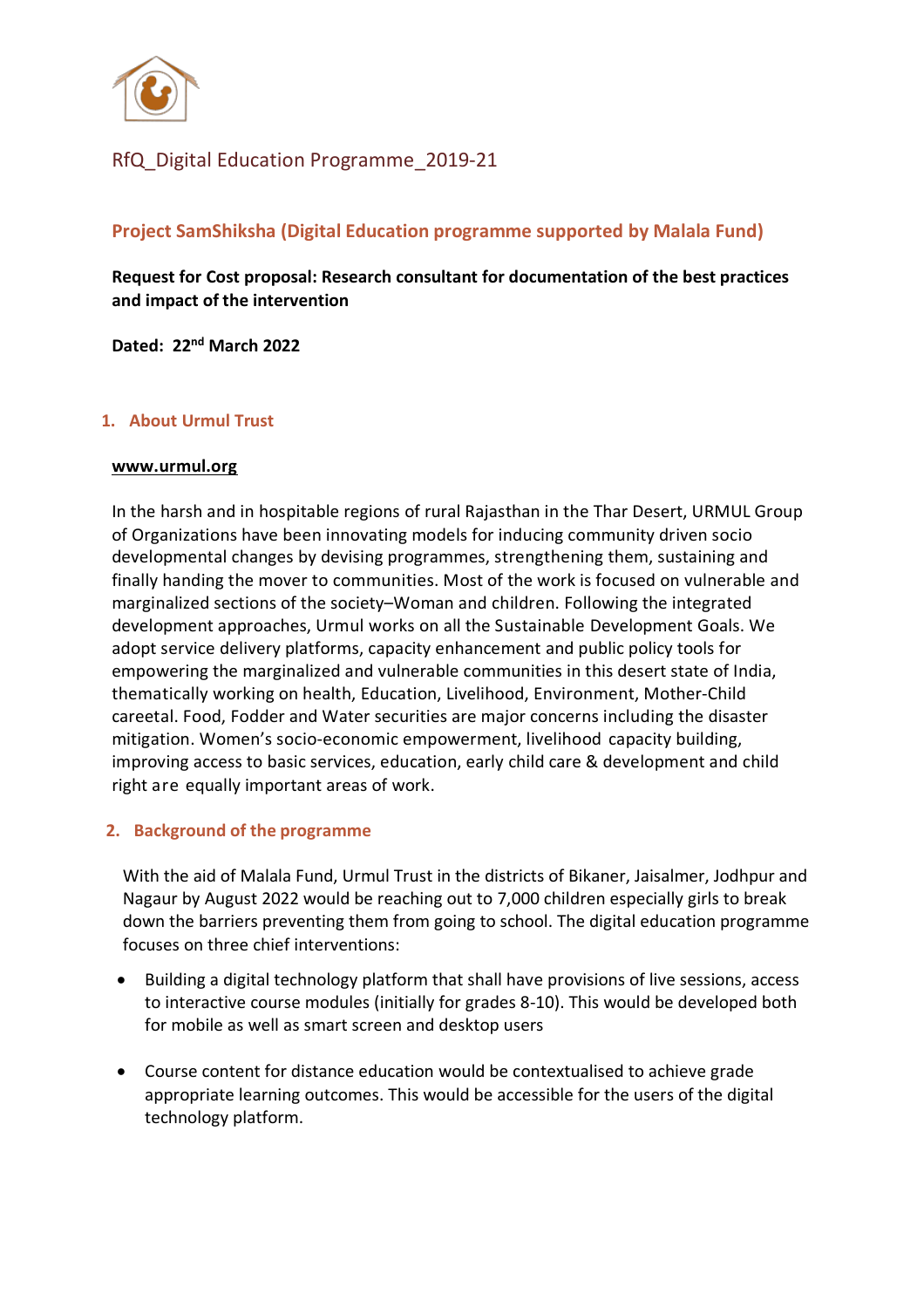

## RfQ\_Digital Education Programme\_2019-21

- Community-based mobilisation strategies that would focus on enrolling adolescents (school drop-outs) to distance education platforms (open school). The entire programme is envisioned as a state level initiative – piloted in western Rajasthan and then scaled up with the government of Rajasthan.
	- **3. Request for Quotation for research consultant documentation of the best practices and impact of the intervention**
		- Under the programme, the agency or individual are responsible for the research, (both qualitative and quantitative) survey and documentation of the best practices, impact and challenges of the intervention.
		- They are responsible to gather and analyze source materials, perform in-depth research, and create reports on their findings. They need to analyse the strengths, weaknesses and opportunities that this programme offered.
		- To know ground realities, impact and challenges they need to do field visits, interact with children, teachers and other stakeholders.
		- She/he should be comfortable with relocation to Rajasthan and operate out of Urmul campus in Bikaner district at Bajju village.

Quotations are invited for all services. Quotation should be all inclusive of taxes, transportation and any peripheral cost.